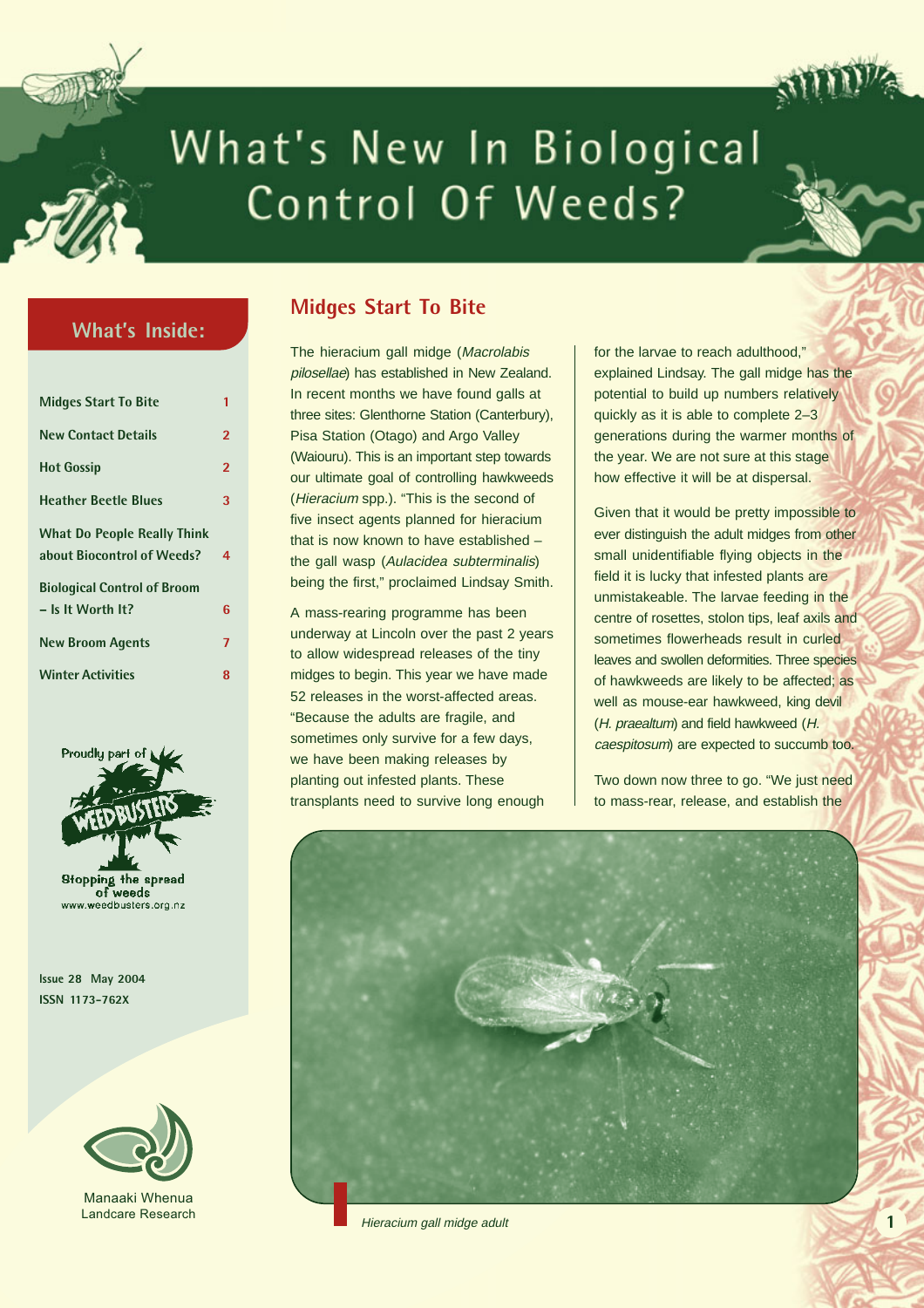plume moth (Oxyptilus pilosellae) and the root- and crown-feeding hover flies (Cheilosia spp.)," concluded Lindsay. The plume moths have steadfastly refused to perform for us in captivity and it has been difficult to obtain

decent nucleus populations of the hover flies from Switzerland. These kinds of teething problems are part and parcel of biocontrol, and with time, patience and money can usually be overcome.

This project is funded by the Hieracium Control Trust and a grant from the Ministry of Agriculture and Forestry's Sustainable Farming Fund.

## **New Contact Details**

Over the Easter break Landcare Research pulled out of its old premises at Mt Albert and moved into its new purpose-built "environmentally friendly" facility at Auckland University's Tamaki Campus. Consequently some contact details have changed. The postal address remains the same (Private Bag 92170, Auckland), but the physical address is now 261 Morrin Road, Tamaki, Auckland. All email addresses are unchanged. The new phone number is 09 574 4100, and the fax number is 09 574 4101. Individual staff can also be contacted directly, as follows:

Seona Casonato – 09 574 4161 Alison Gianotti – 09 574 4158 Helen Harman – 09 574 4128 Shane Hona – 09 574 4159 Quentin Paynter – 09 574 4123 Nick Waipara – 09 574 4165 Chris Winks – 09 574 4119

## **Hot Gossip**

**Pauline Syrett** reports that last December when she and **Rowan Emberson** were climbing Gloriana in the Spencer Mountains, just north of Lewis Pass, they saw lots of **cinnabar moth** (Tyria jacobaeae) adults on the snow. "They were still alive, so we collected a few to sex them," explained Pauline. "Although I understood from work by Wren Green (in Canada, if I remember rightly) that females disperse only short distances, the moths we collected were all females (laying eggs in the tube we put them in!), and were kilometres from the nearest ragwort, and a long way from vegetation



Auckland weeds staff pose in front of their new premises

Margaret Stanley is housed in a separate building, the School of Geography and Environmental Science (room 304, building 733), and her address is Auckland University, Private Bag 92019, Auckland. You can call her on 09 373 7599 ext 86819, or fax her on 09 373 7042.

of any kind." Pauline and Rowan found the moths nearly all the way up, to over 2000 m. Perhaps passive dispersal of the moths is involved here but it is difficult to see how they would be blown so high. There were also a few moths flying around the bushline, and in the valley (Cannibal Gorge). "I guess it must have been a good year for cinnabar moth, but I certainly never expected to find them, females especially, in ice axe and crampons territory," concluded Pauline.

**Richard Goldsbrough** has been let out of school for a year to assist in the battle against weeds in New Zealand. Richard

is normally based at Onslow College in Wellington but as the successful recipient of a **Royal Society Teaching Fellowship** he is turning his energies this year towards helping us and the Department of Conservation to find ways of enthusing school children about the menace weeds pose and things they can do to help. Richard will be spending some time at Lincoln learning the ins and outs of rearing and working with various biocontrol agents, as we hope this might be one activity that could be successfully transferred to the classroom.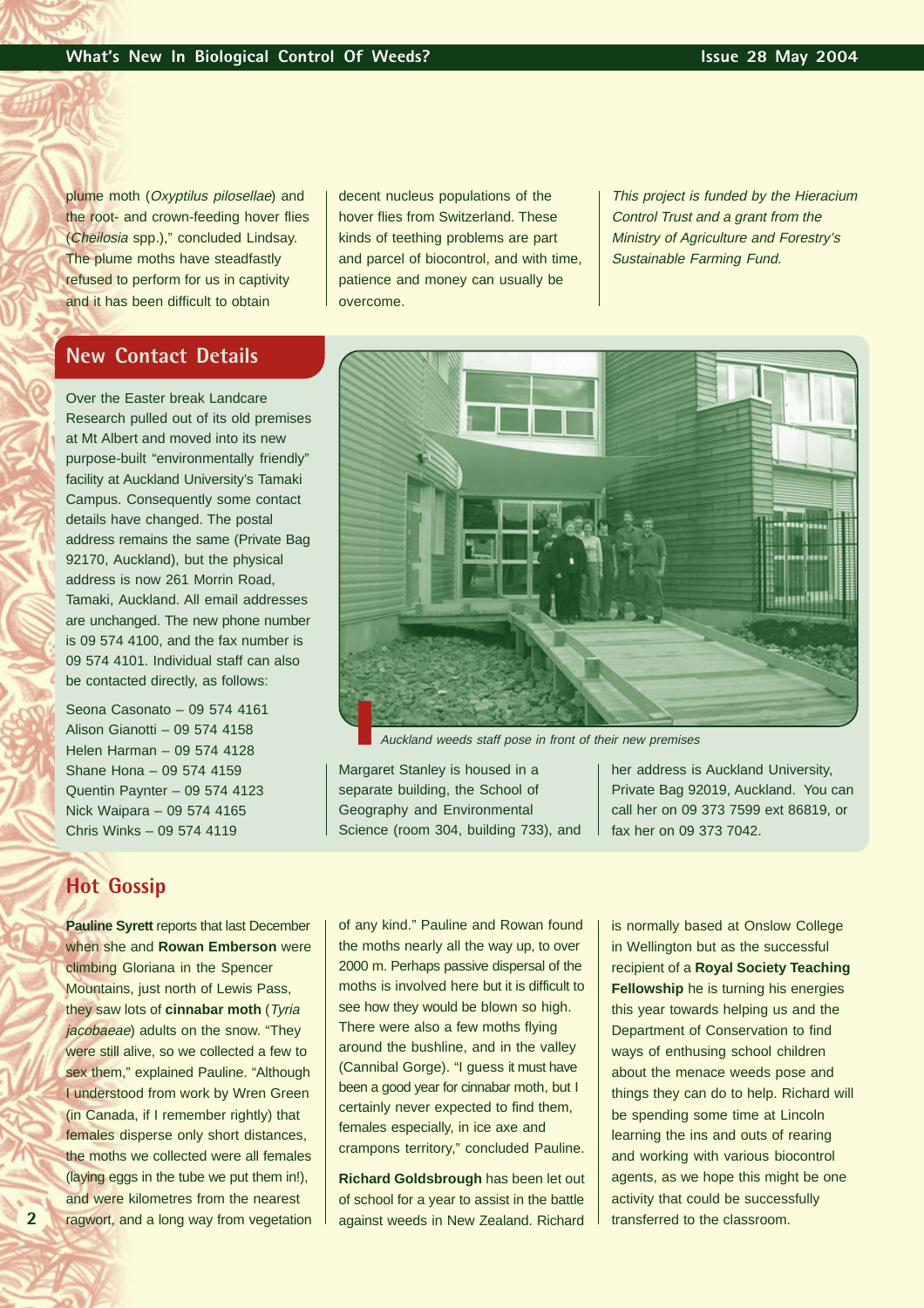## **Heather Beetle Blues**

Heather (Calluna vulgaris) has run rife over an estimated 50,000 ha of the North Island's Central Plateau and is currently the worst weed problem in Tongariro National Park. It's also starting to worry people in other parts of the country including the Bay of Plenty. The heather beetle (Lochmaea suturalis) was first released here in January 1996. In Northern Europe the beetle causes significant damage to heather under a wide range of conditions. "We tried to introduce beetles that would be adapted to the climatic conditions on the Central Plateau by sourcing them from a number of locations in the United Kingdom," revealed Paul Peterson. Only material from Yorkshire has established. A grand total of 67 releases have been made but disappointingly only five releases so far seem to have established (see table).

At three sites (one at Tongariro and two at Rotorua) the amount of damage caused by large numbers of beetles feeding has been extremely promising, but at the other two Tongariro sites the beetles appear to be struggling. Feeding damage took 4 years to show up at the best Tongariro site, whereas damage at the two successful Rotorua sites could be seen after only a year or two.

> A grand total of 67 releases have been made but disappointingly only five releases so far seem to have established

The beetles released at the three successful Tongariro sites were newly emerged adults that had to survive a winter before they could get down to business. The two successful Rotorua releases comprised adults (which originated from Tongariro) that were ready to start laying eggs immediately. Almost identical releases made at Tongariro failed. None of the six releases

| <b>Location</b>  | <b>Number</b> | <b>Number of releases</b> |                |                         |                | <b>Number</b> |
|------------------|---------------|---------------------------|----------------|-------------------------|----------------|---------------|
|                  | released      | <b>Adult</b>              | <b>Egg</b>     | <b>Larvae</b>           | <b>Total</b>   | established   |
| <b>Rotorua</b>   | 250           | 3                         | $\pmb{0}$      | $\mathbf{0}$            | 3              | 2             |
| <b>Tongariro</b> | 10            | 11                        | $\overline{0}$ | $\overline{0}$          | 11             |               |
|                  | 100           | $\overline{4}$            | $\overline{2}$ | $\overline{0}$          | 6              |               |
|                  | 132           | 1                         | $\overline{0}$ | $\Omega$                | 1              |               |
|                  | 200           | 1                         | $\overline{0}$ | $\overline{0}$          | $\mathbf{1}$   |               |
|                  | 250           | 12                        | $\mathbf{0}$   | $\Omega$                | 12             | $\mathbf{1}$  |
|                  | 400           | $\overline{2}$            | $\mathbf{0}$   | $\overline{0}$          | $\overline{2}$ |               |
|                  | 500           | $\overline{0}$            | $\overline{2}$ | $\overline{0}$          | $\overline{2}$ |               |
|                  | 800           | $\mathbf{1}$              | $\mathbf{0}$   | $\overline{0}$          | $\mathbf{1}$   |               |
|                  | 6056          | $\overline{0}$            | $\pmb{0}$      | $\mathbf{1}$            | $\mathbf{1}$   |               |
| <b>Waiouru</b>   | 10            | 8                         | $\overline{0}$ | $\overline{0}$          | 8              |               |
|                  | 63            | 1                         | $\mathbf{0}$   | $\overline{0}$          | $\mathbf{1}$   |               |
|                  | 126           | 1                         | $\mathbf{0}$   | $\overline{0}$          | $\mathbf{1}$   |               |
|                  | 200           | 1                         | $\mathbf 0$    | 1                       | $\overline{2}$ |               |
|                  | 209           | $\mathbf{1}$              | $\mathbf{0}$   | $\Omega$                | $\mathbf{1}$   |               |
|                  | 250           | $\overline{7}$            | $\mathbf 0$    | $\overline{\mathbf{4}}$ | 11             |               |
|                  | 500           | 1                         | $\overline{0}$ | $\overline{0}$          | 1              | $\mathbf{1}$  |
|                  | 525           | 1                         | $\overline{0}$ | $\overline{0}$          | 1              | $\mathbf{1}$  |
|                  | 800           | 1                         | $\mathbf{0}$   | $\mathbf{0}$            | $\mathbf{1}$   |               |
| <b>Total</b>     |               | 57                        | $\overline{4}$ | $6\phantom{1}6$         | 67             | 5(7.5%)       |

#### **Fate of heather beetle releases, March 2004**

of larvae at Tongariro appear to have established, and it is too soon to know the fate of the egg releases. As we have often found with other biocontrol agents it wasn't necessarily the largest releases that were most successful.

Despite a number of different release strategies being tried on the Central Plateau, establishment success rate has been poor (<5%) compared with Rotorua (67%). Also the much more rapid appearance of damage at the Rotorua sites suggests that something about the Central Plateau is limiting the heather beetles there. "Recent work has shown that we can rule out predation, parasitism and disease for now and that climatic conditions may be responsible for the poor performance," explained Paul.

Over the next few years we plan to take some beetles from the successful sites at Rotorua and release them into

surrounding areas and some selected sites on the Central Plateau to see if we can improve establishment success. We will be making an effort to collect more detailed climate data from a number of these sites. If we can get establishment at milder sites, the beetles may be able to invade higher, more exposed, ground when conditions are favourable. It is possible that given time the beetles may adapt to conditions on the Central Plateau, but if all else fails and beetle numbers are not increasing, the last resort would be to look for beetles in continental Europe in areas with a better climate and latitudinal match to the central North Island.

This project has been funded by the Department of Conservation, the New Zealand Army, the Foundation for Research, Science and Technology, and Environment Bay of Plenty.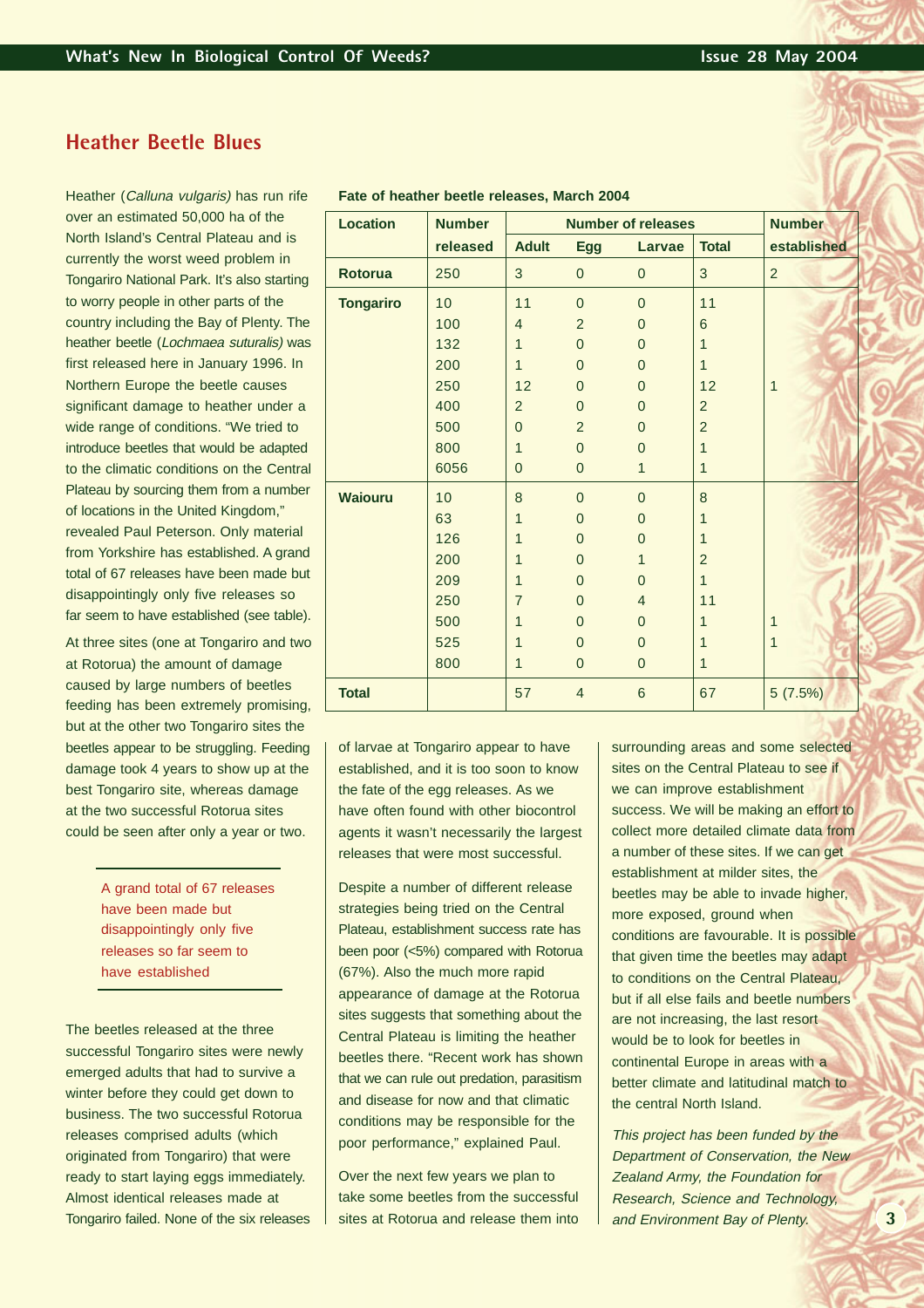## **What Do People Really Think about Biological Control of Weeds?**

There is still a widely held perception that scientists are people who have bad dress sense and a fondness for big words who hide away in laboratories doing mysterious and possibly dangerous things. This has persisted because scientists haven't traditionally been very good at talking to their communities about their research in an effective manner. They have either just gotten on with their research, assuming that they know best, or have avoided consultation with anyone but friendly stakeholders because it's too hard and scary (they might not tell them what they want to hear!), and because it uses up resources they felt would be better spent on research. When a community is left in the dark and feels unable to influence research directions then resentment and distrust can occur, and new technologies may not be adopted. Eventually everyone loses out. The Ministry for Research, Science and Technology has realised that this situation is occurring in New Zealand and needs to change. They set up a special fund in 2002 and asked for people to come up with some bright ideas for improving dialogue about science.

Landcare Research put in a bid to this new "Dialogue Fund" which was successful. During the past year Phil Lyver, Lynley Hayes and Chrys Horn have organised four hui to test a novel dialogue process involving aspects of tikanga Māori combined with Steven Covey's best-selling book and training programme "The Seven Habits of Highly Effective People". They organised two hui on a highly controversial topic, the use of 1080 poison to kill vertebrate pests, and two hui on a less controversial topic, biological control of weeds. "We decided to use a maraebased hui approach as this has traditionally been, and continues to be, the place where formal dialogue has

**4**



Participants at the Matahiwi hui

occurred for Maori, and because it provides a neutral setting for individuals or groups to speak and allows all viewpoints to be acknowledged," explained Phil. The "Seven Habits" programme is something that Landcare Research has been working with for a number of years and suggests strategies for improving listening and understanding, and for tapping into the collective wisdom, imagination, and skills of diverse groups in order to come up with new and better ways of doing things.

"We invited as wide a range of stakeholders as possible to participate in these hui," said Lynley. For example at the biocontrol of weeds hui there were representatives from iwi, regional councils, the Department of Conservation, MAF Biosecurity Authority, ERMA, New Zealand Beekeepers Association, Nursery and Garden Industry Association, Forest and Bird, Association for Women in Science, Forest Research, Landcare Research, Lincoln University, Canterbury University, Federated Farmers, organic farming, and forestry. After being welcomed onto the marae everyone was given the opportunity to

explain what he or she thought about the topic. Points of clarification could be asked but people were not allowed to challenge others on their viewpoints. In the evening social events were organised to allow dialogue to continue well into the night and for participants to learn more about Māori culture and history before sleepingover in the wharenui.

On day two participants were reminded about how to listen effectively. Then, where possible, people with opposing viewpoints were paired up and given an hour to go away and prepare to present the other person's viewpoint faithfully back to the wider group. The experience of "walking in someone else's moccassins" can change people's perspectives on issues and is far more constructive than plain arguing or trying to bully someone into seeing things your way. By lunchtime the group had a much better grasp of all the issues surrounding the use of biological control of weeds or 1080 and was then able to work together to creatively come up with ideas for addressing any problems and for future research.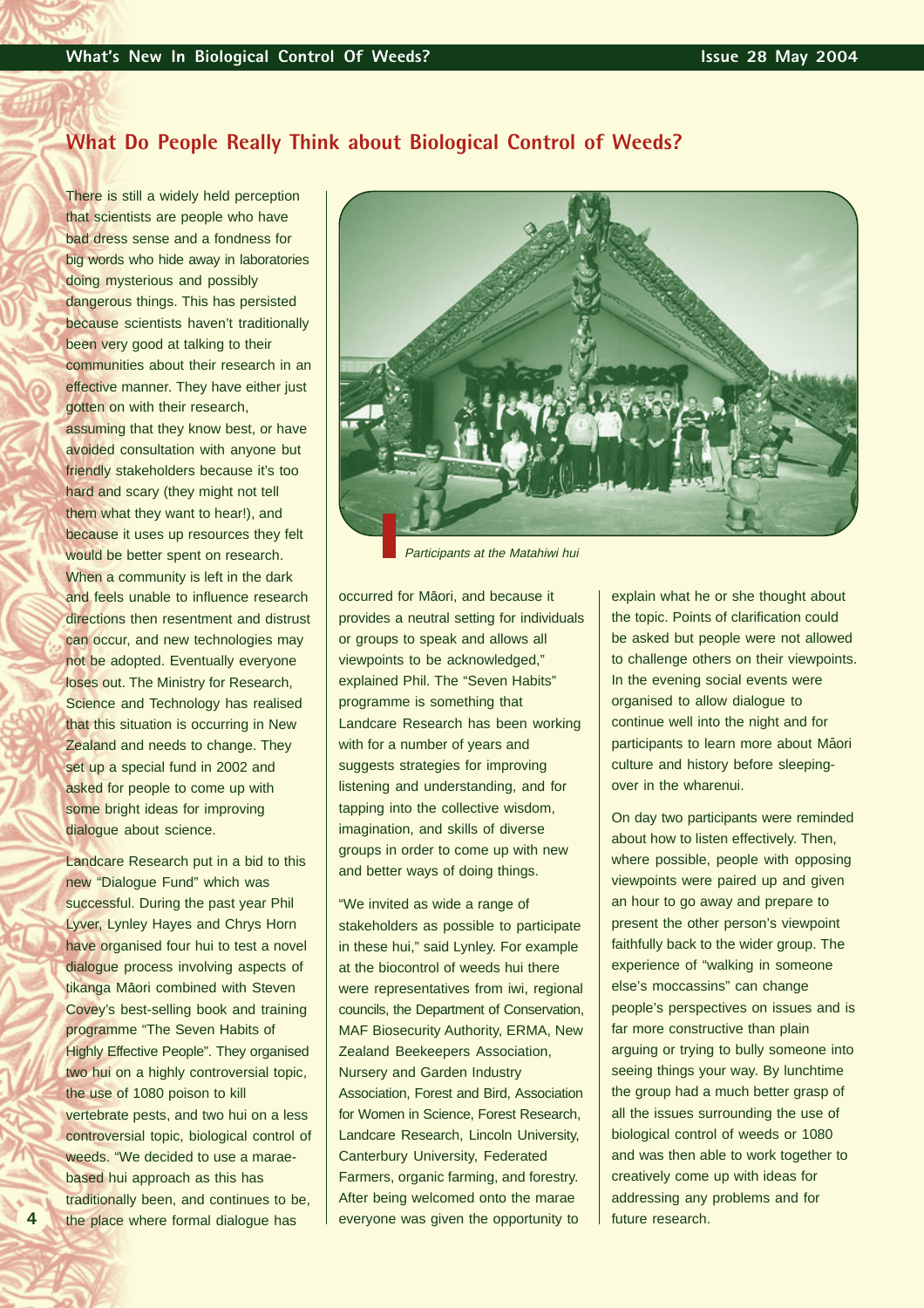Some of the messages that came out of the two hui on biocontrol of weeds were:

- People are generally supportive of the use of biocontrol of weeds. They like the idea of natural control but are not so keen that this involves introducing exotic organisms. People find terminology such as "biocontrol" (biosecurity, biodiversity, biotechnology, bioterrorism etc.) a bit daunting and it may be better to find more friendly descriptors, such as perhaps "natural control".
- Many people are keen to minimise the use of chemicals. They also want to have a wide range of weed control tools at their disposal, and some new and better tools are needed (and this could involve genetic engineering).
- There is not universal agreement over which plants are weeds and people want to know more about how projects are chosen and have more say in what targets are tackled for biocontrol. Consultation processes in New Zealand at present don't tend to involve asking

people for input at an early stage; instead they tend to either involve dumping a whole lot of information on people or are "box-ticking" exercises. Many stakeholders do want to be involved in true consultation and may not be able to participate for free. Meaningful consultation takes time. People want cultural, spiritual, and economic values and traditional knowledge to be taken into account, not just scientific values. Scientists' view of the world can be too narrow. Values can change and we need to be mindful of the legacy we are leaving for generations to come.

- Some in the nursery industry would be prepared to sacrifice some of the plants they sell in order to control closely related weeds. Also, beekeeping is not necessarily compromised by controlling weeds in this way since the weeds do not disappear completely.
- Safety is of paramount importance. Robust procedures are in place for controlling the importation and release of biocontrol agents. Follow-



Simon Fowler gets to swap notes with Morry Black (Taiwhenua ki Heretaunga). marae and for being such great hosts.

up must be done on all biocontrol agents. If there are failures people want to know about them (scientists must be honest and tell the bad news as well as the good news) and we need to try to learn from mistakes and failures. Success should be defined at the start of projects. Even if 100% guarantees can't be made about effectiveness, people want 100% guarantees about safety. People want more information about all aspects of biocontrol and especially regarding expectations.

Scientists must be honest and tell the bad news as well as the good news

"Landcare Research's biocontrol team has taken on board these messages and will be thinking about how to address them," explained Lynley. "All participants agreed that the hui were a really good initiative and allowed meaningful dialogue to take place in a safe, constructive and stimulating environment," concluded Chrys. "We will be working to fine-tune this process in 2004/05. One challenge will be to find ways of involving some of the more grass roots type stakeholders who are more reluctant or less able to take part in these kinds of dialogue processes."

Phil, Lynley and Chrys sincerely thank all the people who gave up their time to participate in these hui – we learned a lot from you! Thanks also to Rau Kirikiri and Here Wilson who acted as cultural facilitators and Wendy McPhail who was our "Seven Habits" facilitator. Finally we thank the people at Tuahiwi, Takahanga, Wairaka and Matahiwi for so generously allowing us to use their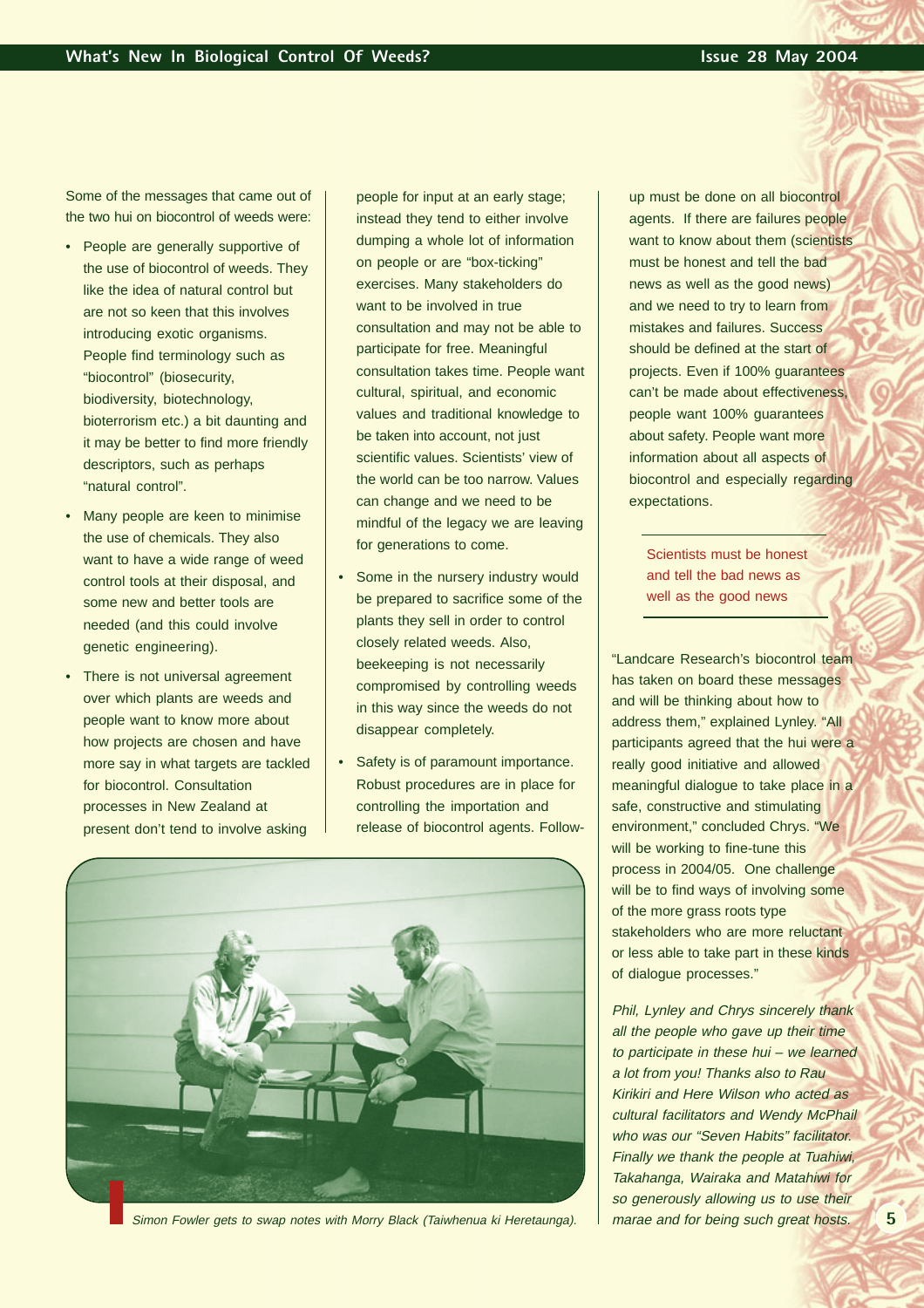## **Biological Control of Broom – Is It Worth It?**

For most of us it is hard to imagine that weed control could be seen as a negative thing, but in certain circles some weeds are regarded as quite useful (see Disagreements, Delays and Big Decisions, Issue 26). So if we are going to evaluate the overall likely impact of weed control then we need to consider both the positive and negative effects. This kind of evaluation has recently been done for broom (Cytisus scoparius) and a report on the economic costs and benefits to New Zealand of broom biological control is now available. "This report will be used to support an application to import a new biocontrol agent for broom, the leaf-feeding beetle (Gonioctena olivacea)," explained Quentin Paynter, one of the authors of the report.

This prospective new broom agent can be commonly found feeding on broom foliage throughout Europe. Both the adults and larvae damage the plant and large numbers can completely strip a plant of all its leaves. Seedling plants are particularly vulnerable to the beetle's attack. The broom leaf beetle seems to have lot going for it except for one small hitch – it is likely to also attack tree lucerne (Chaemaecytisus palmensis). Although tree lucerne is considered weedy by some, others plant it for forage and to improve soil stability. An application to release this beetle was made in 1997 to the Ministry of Agriculture and Forestry (before the Environmental Risk Management Authority (ERMA) had been set up) but was declined on the grounds of lack of information about likely economic consequences of releasing this beetle. So we set about collecting this information.

The first step was to identify the groups likely to be positively or adversely affected. Land managers, including regional councils and the Department of Conservation, and the farming and forestry industries would all benefit

**6**



A snapshot of the problem: broom-covered hillsides on the Port Hills above Lyttelton

from saved chemical or mechanical broom-control costs. The farming sector would also benefit from increased farm production, due to land presently covered in broom being made available. The forestry industry would also gain from increased production in dry areas of the South Island, where broom is a serious competitor with young pine trees. The groups that could be adversely affected by the introduction of an agent that might attack tree lucerne are those that grow the plant for forage or soil stabilisation. Beekeepers that use broom as a spring food source may also be negatively affected by the introduction of this beetle.

The next step was to consult the affected groups about the market value of the direct costs and benefits that they would be likely to incur. Saved weed control costs across all sectors added up to between \$1.093 and \$4.634 million per annum, depending on the level of broom biological control achieved (see below). The costs to beekeepers, such as having to move hives or provide a pollen substitute, ranged from \$1.178 to \$2.408 million per annum. The cost

of having to protect tree lucerne from broom leaf beetle attack, should it prove to cause serious damage, was calculated as \$0.225 to \$0.450 million per annum. Secondary effects, such as additional employment due to increased productivity of farmland, were not included in the assessment. Nor were benefits that are difficult to put a value on, such as improved access to rivers and enhanced natural values. The potential impact of the beetle's introduction on native pigeons (kererū), which feed on tree lucerne, is also hard to measure and was therefore also not considered in the report.

The costs of establishing the broom leaf beetle were taken into account. It is estimated this would take about 5 years and cost about \$500,000. "This does not include the cost of research already undertaken, such as host-testing and life cycle studies," explained Quentin. It is expected it might take about 20 years for the beetle to become widely established throughout New Zealand and build up damaging populations.

Then three possible biological control outcomes were considered: a 25%, 50%,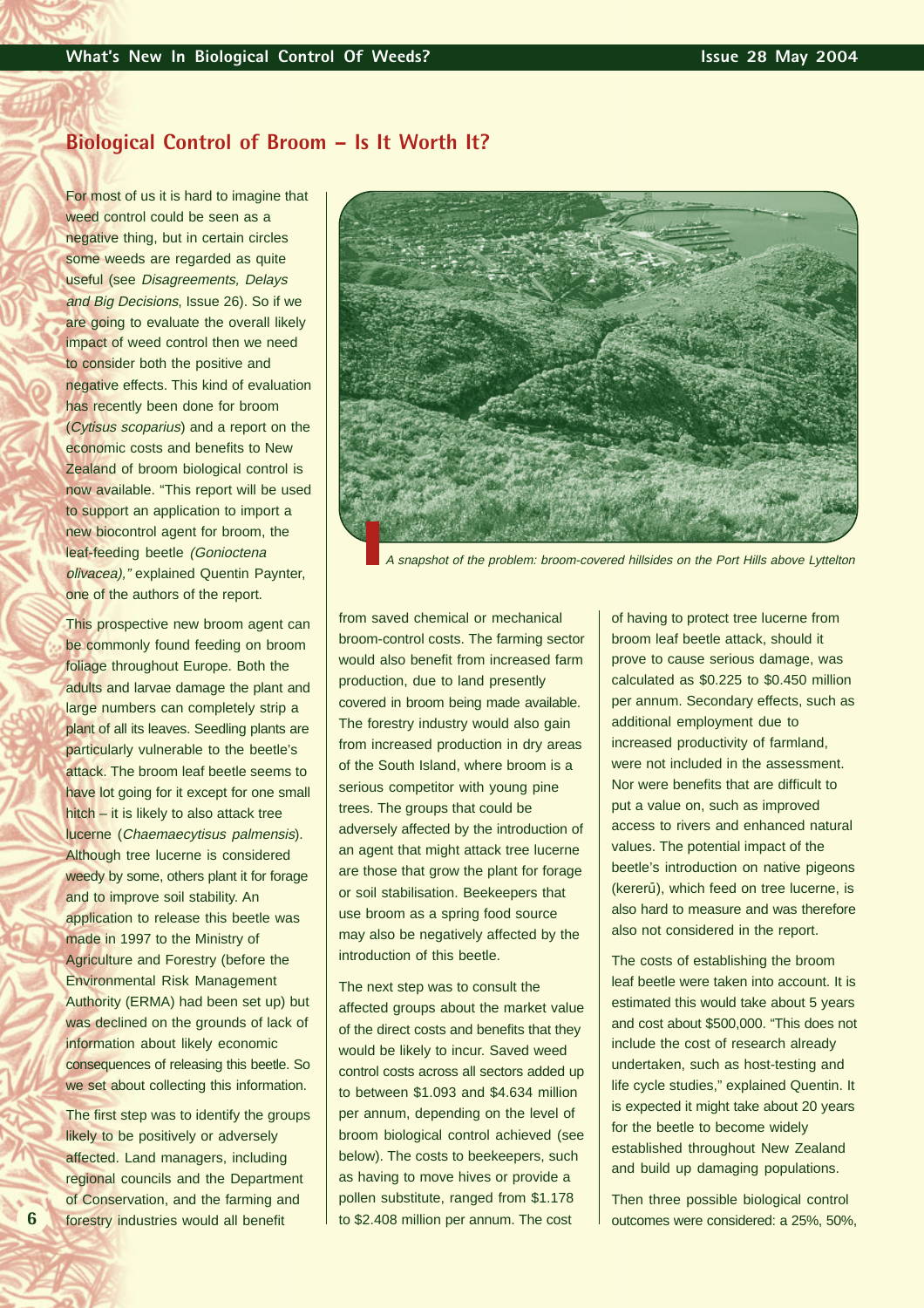and 95% reduction in broom. These scenarios reflect the uncertainty of the contribution to broom control that the leaf beetle might make. "The good news is that final calculations show a positive economic return for all three levels," revealed Quentin. Even if broom was only reduced by 25% the benefits of the programme outweigh the costs (resulting in savings of \$0.573 million net annually). A 95% reduction of broom, which is less likely as it represents almost total broom control, would result in \$10.135 million net savings annually.

A weighted average was taken from the total costs and benefits for each of the three scenarios allowing a probability value for each level of control to be incorporated into the final estimate. This gives a more realistic figure as it takes into account varying levels of broom control in different areas. This best estimate shows a net annual benefit to New Zealand of \$3.761 million.

Using discounting techniques over a future period of 50 years, these calculations show the introduction of the broom leaf beetle could provide a high return on the money spent getting it established in New Zealand (internal rate of return = 49%). The net return on the initial investment is calculated as \$36.7 million in today's dollars, if the interest rate was 5%. These calculations show that it would be economically beneficial to New Zealand to introduce the broom leaf beetle even if tree lucerne is attacked and beekeepers are negatively affected.

> The broom leaf beetle could provide a high return on the money spent getting it established in New Zealand

Reference: Jarvis, P.J.; Fowler, S.V.; Syrett, P.; Paynter, Q. 2003: **Economic benefits and costs of introducing a biological control agent,** *Gonioctena olivacea***, for broom.** Landcare Research Contract Report LC000/034 (This report is available electronically from Quentin Paynter (paynterq@landcareresearch.co.nz).

### *What Other New Agents Might There Be for Broom?*

As far as new broom agents go we are also interested in a stem-tying moth (Agonopterix assimilella) that is found throughout Western Europe. The larvae



of this moth initially feed inside the tips of developing stem buds and then on the leaves. They make themselves a hideaway by attaching individual leaflets to the stem using silk, and this is where medium-sized larvae spend winter. After winter, large larvae can cause extensive damage as they feed on the green broom stems as well as leaves. Mature larvae pupate in the soil at the base of the plants. Adult moths remain inactive for up to 2 months over summer, prior to laying eggs (which proved somewhat of a surprise for researchers when they were trying to breed them for the first time, but is probably a useful adaptation to ensure survival). Testing shows that the hostrange of this moth is restricted to the tribe Genistae, e.g. broom, Montpellier broom (Genista monspessulana) and gorse (Ulex europaeus). This means native New Zealand plants are unlikely to be at risk, but again tree lucerne may be attacked by this species.

We are also interested in a mite (Aceria genistae) that forms galls on broom shoots. It establishes colonies at the base of stem buds and through its feeding causes growth deformities that result in rounded galls. Overlapping generations of mites live in these galls during spring and summer. In late summer and autumn the galls wither away and the mites move into dormant stem buds for the winter. In its native range, attack by this mite over successive years can lead to stunting of broom, reproductive failure and plant death. Aceria genistae is thought to comprise a complex of closely related species or forms of mites. Testing of mites collected from broom suggests that they are very hostspecific, and can only develop galls and survive long term on broom.

We are seeking funding to put together an application to ERMA to import all Broom leaf beetle three new agents. The three new agents.

**7**